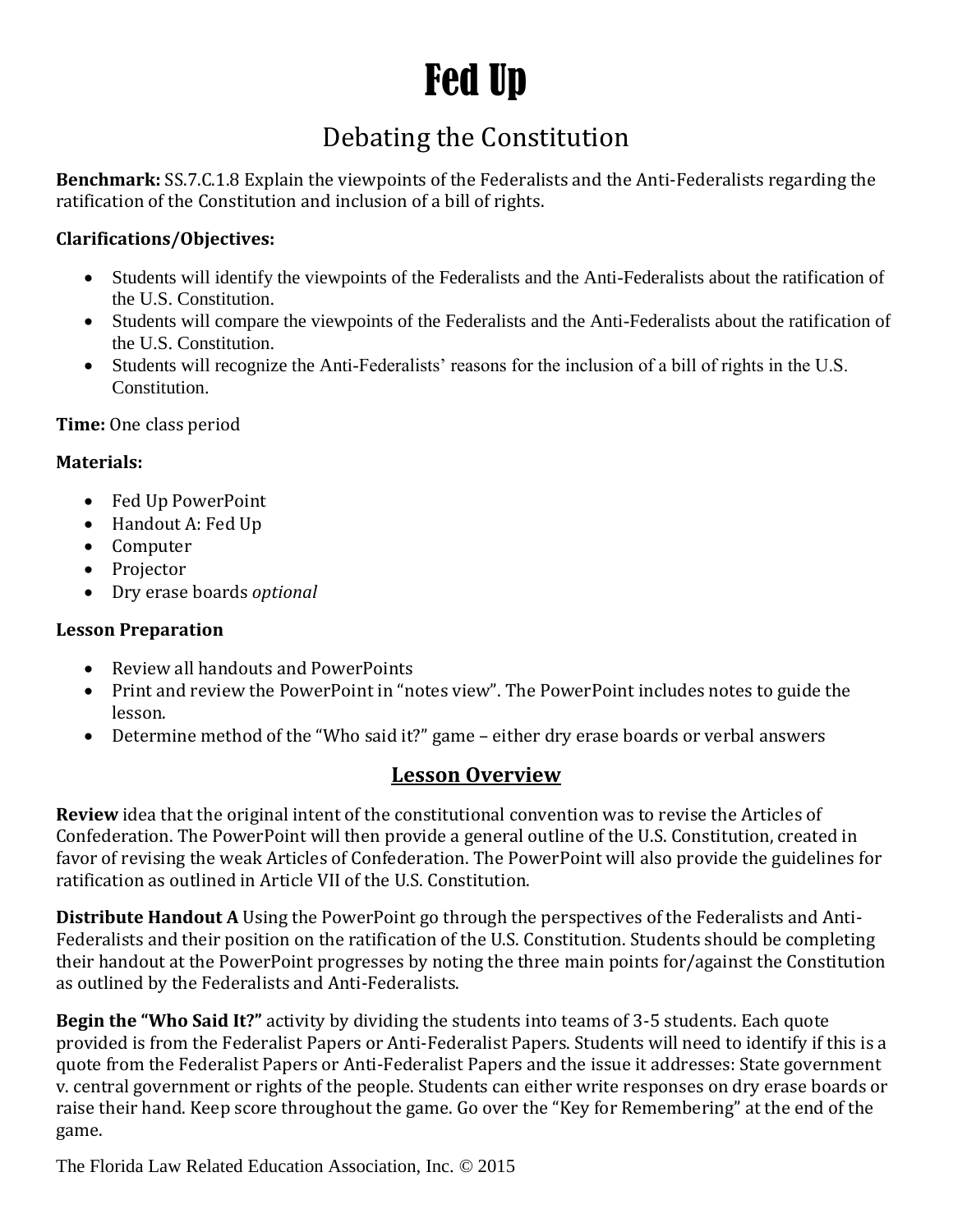**Check for Understanding:** The final slide will include a question from the End of Course Exam Item Specifications book. Have the students independently write down their answer and ask student to explain how they made their decision.

**Hold a ratifying convention in your class.** 9 of 13 states were needed to ratify the Constitution. Options for holding a ratifying convention:

- Place the students in groups/pairs so you have 13 groups voting, each representing one state.
- Allow students to vote individually. 69% of the students would need to vote in favor of the Constitution for ratification.